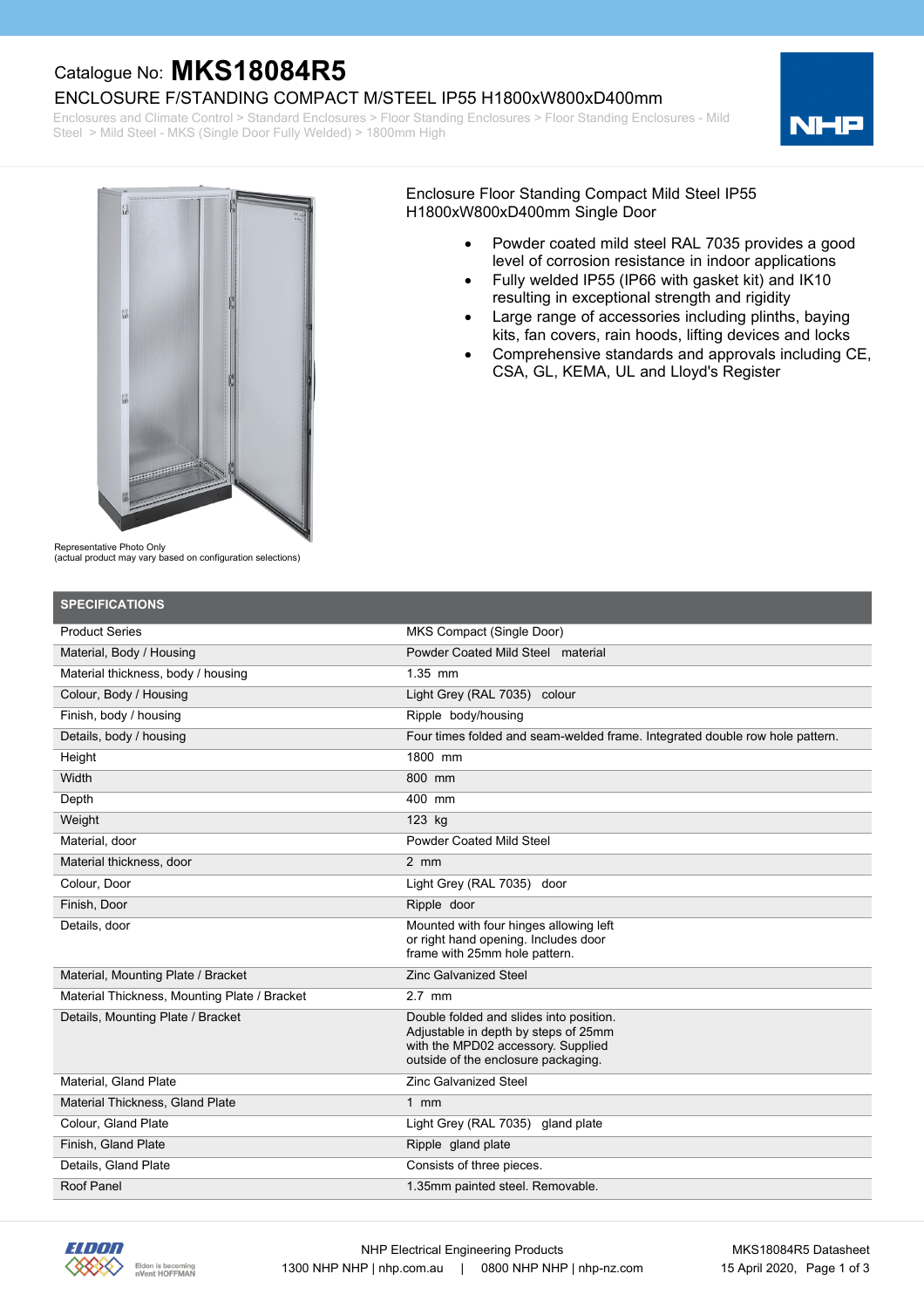# Catalogue No: **MKS18084R5**

### ENCLOSURE F/STANDING COMPACT M/STEEL IP55 H1800xW800xD400mm

Enclosures and Climate Control > Standard Enclosures > Floor Standing Enclosures > Floor Standing Enclosures - Mild Steel > Mild Steel - MKS (Single Door Fully Welded) > 1800mm High



| <b>Rear Panel</b>                                   | 1.35mm painted steel. Fitted by M6 torx<br>screws. Standard facilities for rear door<br>mounting.                                                                                                                                                        |
|-----------------------------------------------------|----------------------------------------------------------------------------------------------------------------------------------------------------------------------------------------------------------------------------------------------------------|
| Material, Gasket / Seal                             | PUR / PU material                                                                                                                                                                                                                                        |
| Details, earthing                                   | All panels are earthed through their<br>fittings and are equipped with a<br>separate earthing stud.                                                                                                                                                      |
| IP Rating                                           | <b>IP56</b>                                                                                                                                                                                                                                              |
| Details, IP Rating                                  | To achieve IP66, use gasket kit BG01 when fitting bottom plates                                                                                                                                                                                          |
| <b>IK Rating</b>                                    | <b>IK10</b>                                                                                                                                                                                                                                              |
| Lock Type                                           | DIN - 4 Point Locking type                                                                                                                                                                                                                               |
| Diameter, Lock                                      | $3$ mm                                                                                                                                                                                                                                                   |
| Material, Lock                                      | Plastic material                                                                                                                                                                                                                                         |
| NEMA Enclosure Class (NEMA 250:2003)                | Type 4<br>Type 12<br>Type 13                                                                                                                                                                                                                             |
| Bayable?                                            | No                                                                                                                                                                                                                                                       |
| Door Load Capacity                                  | 75 kg                                                                                                                                                                                                                                                    |
| <b>Enclosure Load Capacity</b>                      | 575 kg                                                                                                                                                                                                                                                   |
| <b>Delivery Details</b>                             | Body with fitted door, rear panel, roof<br>panel, bottom<br>plates, mounting plate and door frame.<br>Delivery also includes earthing bolts.<br>Delivered on a pallet with width identical<br>with the enclosure. All packing material<br>is recyclable. |
| Certifications                                      | C-UL<br>CE.<br><b>KEMA</b><br>UL                                                                                                                                                                                                                         |
| <b>Shipping Approvals</b>                           | Lloyd's Register of Shipping                                                                                                                                                                                                                             |
| <b>REFERENCES</b>                                   |                                                                                                                                                                                                                                                          |
| <b>IECEx Certificate</b>                            |                                                                                                                                                                                                                                                          |
| Supplier Declaration of<br>Conformity:              |                                                                                                                                                                                                                                                          |
| Installation Guide:                                 |                                                                                                                                                                                                                                                          |
| User Manual:<br>$\overline{\phantom{a}}$            |                                                                                                                                                                                                                                                          |
| Manufacturer Datasheet:<br>$\overline{\phantom{a}}$ |                                                                                                                                                                                                                                                          |
| Manufacturer Catalogue<br>& Product Selection:      |                                                                                                                                                                                                                                                          |